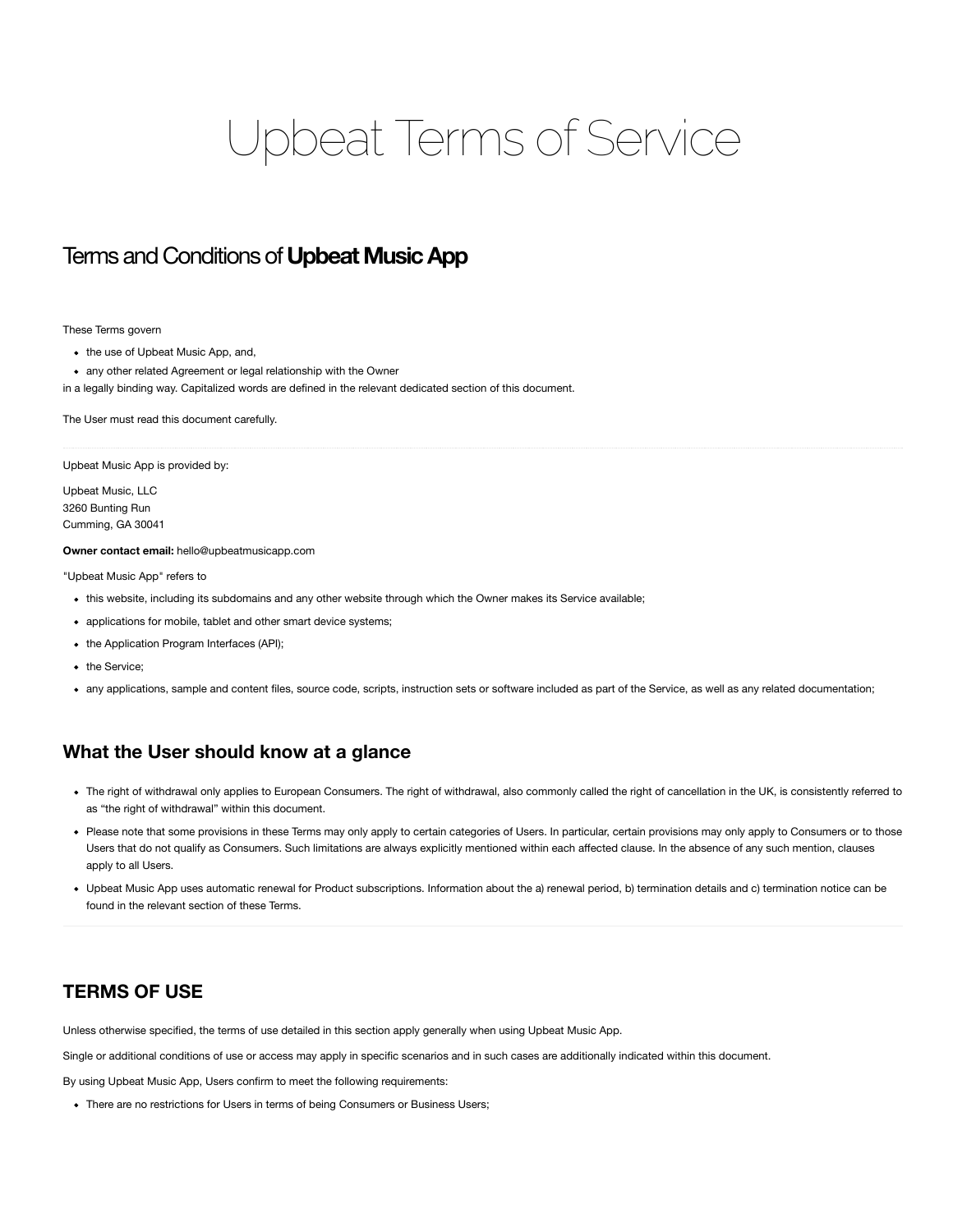## **Account registration**

To use the Service Users must register or create a User account, providing all required data or information in a complete and truthful manner. Failure to do so will cause unavailability of the Service.

Users are responsible for keeping their login credentials confidential and safe. For this reason, Users are also required to choose passwords that meet the highest standards of strength permitted by Upbeat Music App.

By registering, Users agree to be fully responsible for all activities that occur under their username and password. Users are required to immediately and unambiguously inform the Owner via the contact details indicated in this document, if they think their personal information, including but not limited to User accounts, access credentials or personal data, have been violated, unduly disclosed or stolen.

### **Conditions for account registration**

Registration of User accounts on Upbeat Music App is subject to the conditions outlined below. By registering, Users agree to meet such conditions.

- Accounts registered by bots or any other automated methods are not permitted.
- Unless otherwise specified, each User must register only one account.
- Unless explicitly permitted, a User account may not be shared with other persons.

## **Account termination**

Users can terminate their account and stop using the Service at any time by doing the following:

By directly contacting the Owner at the contact details provided in this document.

## **Account suspension and deletion**

The Owner reserves the right, at its sole discretion, to suspend or delete at any time and without notice, User accounts which it deems inappropriate, offensive or in violation of these Terms.

The suspension or deletion of User accounts shall not entitle Users to any claims for compensation, damages or reimbursement.

The suspension or deletion of accounts due to causes attributable to the User does not exempt the User from paying any applicable fees or prices.

## **Content on Upbeat Music App**

Unless where otherwise specified or clearly recognizable, all content available on Upbeat Music App is owned or provided by the Owner or its licensors.

The Owner undertakes its utmost effort to ensure that the content provided on Upbeat Music App infringes no applicable legal provisions or third-party rights. However, it may not always be possible to achieve such a result.

In such cases, without prejudice to any legal prerogatives of Users to enforce their rights, Users are kindly asked to preferably report related complaints using the contact details provided in this document.

#### **Rights regarding content on Upbeat Music App - All rights reserved**

The Owner holds and reserves all intellectual property rights for any such content.

Users may not therefore use such content in any way that is not necessary or implicit in the proper use of the Service.

In particular, but without limitation, Users may not copy, download, share (beyond the limits set forth below), modify, translate, transform, publish, transmit, sell, sublicense, edit, transfer/assign to third parties or create derivative works from the content available on Upbeat Music App, nor allow any third party to do so through the User or their device, even without the User's knowledge.

Where explicitly stated on Upbeat Music App, the User may download, copy and/or share some content available through Upbeat Music App for its sole personal and noncommercial use and provided that the copyright attributions and all the other attributions requested by the Owner are correctly implemented.

Any applicable statutory limitation or exception to copyright shall stay unaffected.

## **Content provided by Users**

The Owner allows Users to upload, share or provide their own content to Upbeat Music App.

By providing content to Upbeat Music App, Users confirm that they are legally allowed to do so and that they are not infringing any statutory provisions and/or third-party rights.

Further insights regarding acceptable content can be found inside the section of these Terms which detail the acceptable uses.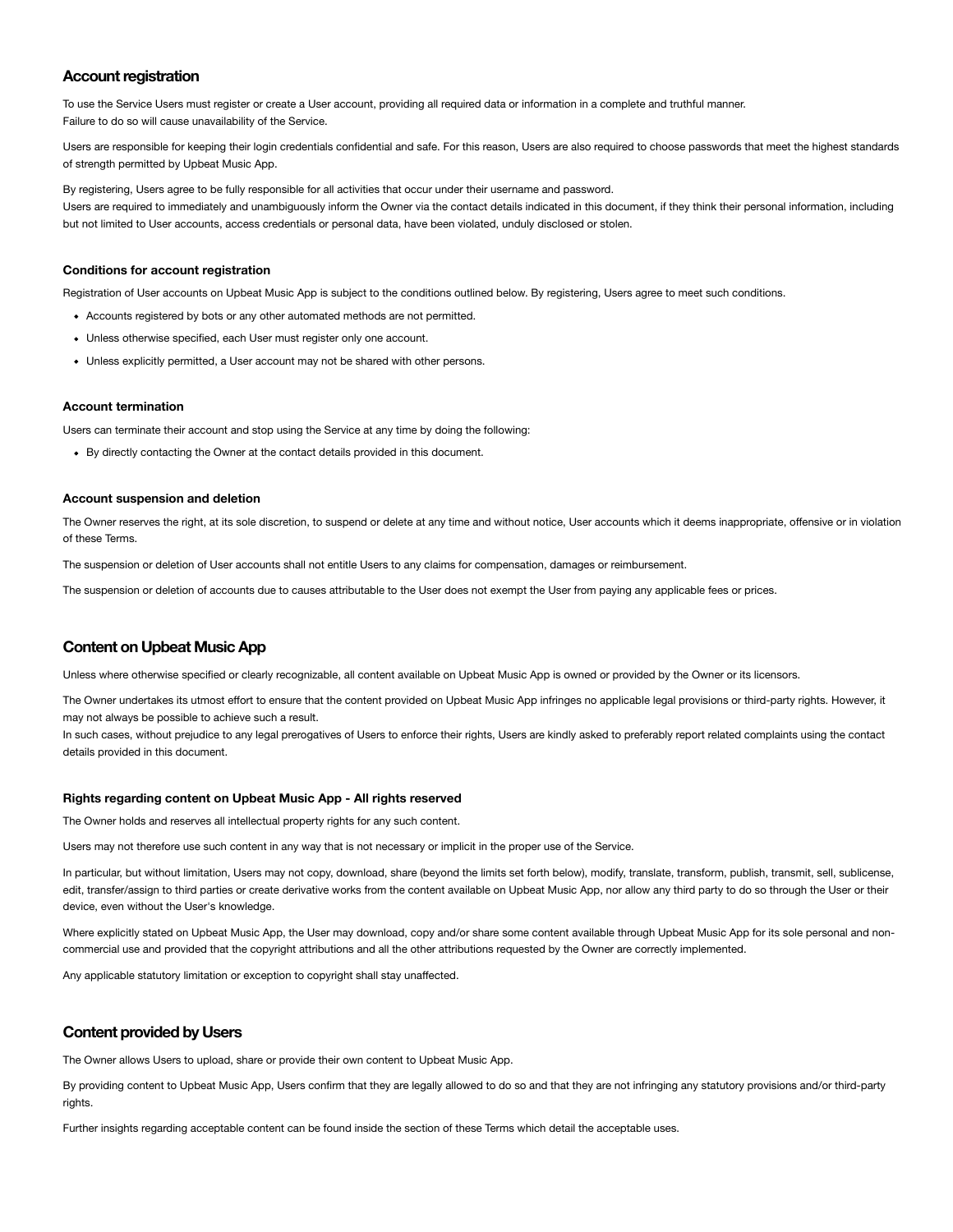## **Rights regarding content provided by Users**

Users acknowledge and accept that by providing their own content on Upbeat Music App they grant the Owner a non-exclusive, fully paid-up and royalty-free license to process such content solely for the operation and maintenance of Upbeat Music App as contractually required.

To the extent permitted by applicable law, Users waive any moral rights in connection with content they provide to Upbeat Music App.

Users acknowledge, accept and confirm that all content they provide through Upbeat Music App is provided subject to the same general conditions set forth for content on Upbeat Music App.

#### **Liability for provided content**

Users are solely liable for any content they upload, post, share, or provide through Upbeat Music App. Users acknowledge and accept that **the Owner does not filter or moderate such content**.

However, the Owner reserves the right to remove, delete, block or rectify such content at its own discretion and to, without prior notice, deny the uploading User access to Upbeat Music App:

- if any complaint based on such content is received;
- if a notice of infringement of intellectual property rights is received;
- upon order of a public authority; or
- where the Owner is made aware that the content, while being accessible via Upbeat Music App, may represent a risk for Users, third parties and/or the availability of the Service.

The removal, deletion, blocking or rectification of content shall not entitle Users that have provided such content or that are liable for it, to any claims for compensation, damages or reimbursement.

Users agree to hold the Owner harmless from and against any claim asserted and/or damage suffered due to content they provided to or provided through Upbeat Music App.

## **Access to external resources**

Through Upbeat Music App Users may have access to external resources provided by third parties. Users acknowledge and accept that the Owner has no control over such resources and is therefore not responsible for their content and availability.

Conditions applicable to any resources provided by third parties, including those applicable to any possible grant of rights in content, result from each such third parties' terms and conditions or, in the absence of those, applicable statutory law.

## **Acceptable use**

Upbeat Music App and the Service may only be used within the scope of what they are provided for, under these Terms and applicable law.

Users are solely responsible for making sure that their use of Upbeat Music App and/or the Service violates no applicable law, regulations or third-party rights.

Therefore, the Owner reserves the right to take any appropriate measure to protect its legitimate interests including by denying Users access to Upbeat Music App or the Service, terminating contracts, reporting any misconduct performed through Upbeat Music App or the Service to the competent authorities – such as judicial or administrative authorities - whenever Users engage or are suspected to engage in any of the following activities:

- violate laws, regulations and/or these Terms;
- infringe any third-party rights;
- considerably impair the Owner's legitimate interests;
- offend the Owner or any third party.

## **Software license**

Any intellectual or industrial property rights, and any other exclusive rights on software or technical applications embedded in or related to Upbeat Music App are held by the Owner and/or its licensors.

Subject to Users' compliance with and notwithstanding any divergent provision of these Terms, the Owner merely grants Users a revocable, non-exclusive, nonsublicensable and non-transferable license to use the software and/or any other technical means embedded in the Service within the scope and for the purposes of Upbeat Music App and the Service offered.

This license does not grant Users any rights to access, usage or disclosure of the original source code. All techniques, algorithms, and procedures contained in the software and any documentation thereto related is the Owner's or its licensors' sole property.

All rights and license grants to Users shall immediately terminate upon any termination or expiration of the Agreement.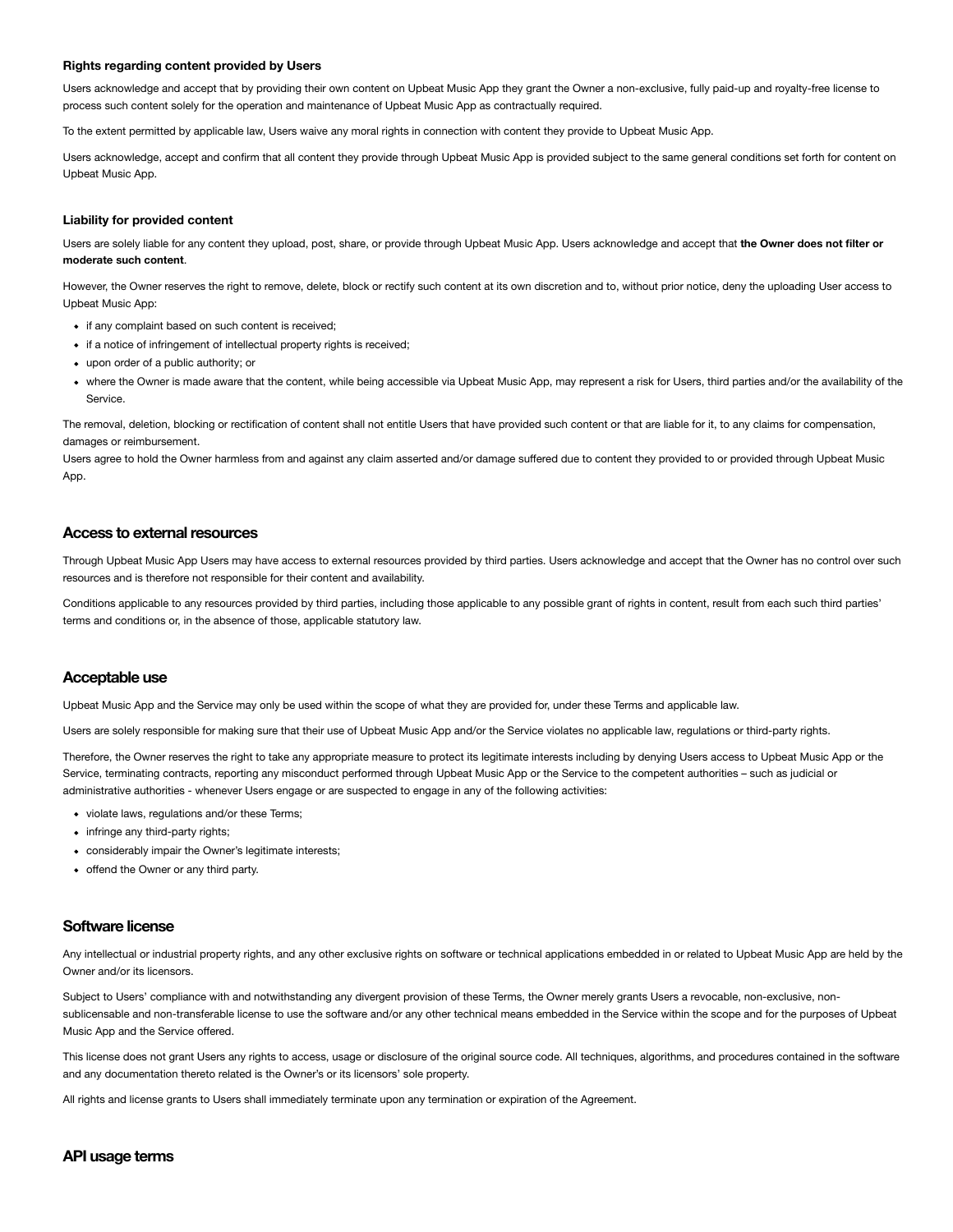Users may access their data relating to Upbeat Music App via the Application Program Interface (API). Any use of the API, including use of the API through a third-party product/service that accesses Upbeat Music App, is bound by these Terms and, in addition, by the following specific terms:

the User expressly understands and agrees that the Owner bears no responsibility and shall not be held liable for any damages or losses resulting from the User's use of the API or their use of any third-party products/services that access data through the API.

# **TERMS AND CONDITIONS OF SALE**

## **Paid Products**

Some of the Products provided on Upbeat Music App, as part of the Service, are provided on the basis of payment.

The fees, duration and conditions applicable to the purchase of such Products are described below and in the dedicated sections of Upbeat Music App.

## **Product description**

Prices, descriptions or availability of Products are outlined in the respective sections of Upbeat Music App and are subject to change without notice.

While Products on Upbeat Music App are presented with the greatest accuracy technically possible, representation on Upbeat Music App through any means (including, as the case may be, graphic material, images, colors, sounds) is for reference only and implies no warranty as to the characteristics of the purchased Product.

The characteristics of the chosen Product will be outlined during the purchasing process.

## **Purchasing process**

Any steps taken from choosing a Product to order submission form part of the purchasing process.

The purchasing process includes these steps:

- Users must choose the desired Product and verify their purchase selection.
- After having reviewed the information displayed in the purchase selection, Users may place the order by submitting it.

## **Order submission**

When the User submits an order, the following applies:

- The submission of an order determines contract conclusion and therefore creates for the User the obligation to pay the price, taxes and possible further fees and expenses, as specified on the order page.
- In case the purchased Product requires active input from the User, such as the provision of personal information or data, specifications or special wishes, the order submission creates an obligation for the User to cooperate accordingly.
- Upon submission of the order, Users will receive a receipt confirming that the order has been received.

All notifications related to the described purchasing process shall be sent to the email address provided by the User for such purposes.

## **Prices**

Users are informed during the purchasing process and before order submission, about any fees, taxes and costs (including, if any, delivery costs) that they will be charged.

Prices on Upbeat Music App are displayed:

either exclusive or inclusive of any applicable fees, taxes and costs, depending on the section the User is browsing.

## **Offers and discounts**

The Owner may offer discounts or provide special offers for the purchase of Products. Any such offer or discount shall always be subject to the eligibility criteria and the terms and conditions set out in the corresponding section of Upbeat Music App.

Offers and discounts are always granted at the Owner's sole discretion.

Repeated or recurring offers or discounts create no claim/title or right that Users may enforce in the future.

Depending on the case, discounts or offers shall be valid for a limited time only or while stocks last. If an offer or discount is limited by time, the time indications refer to the time zone of the Owner, as indicated in the Owner's location details in this document, unless otherwise specified.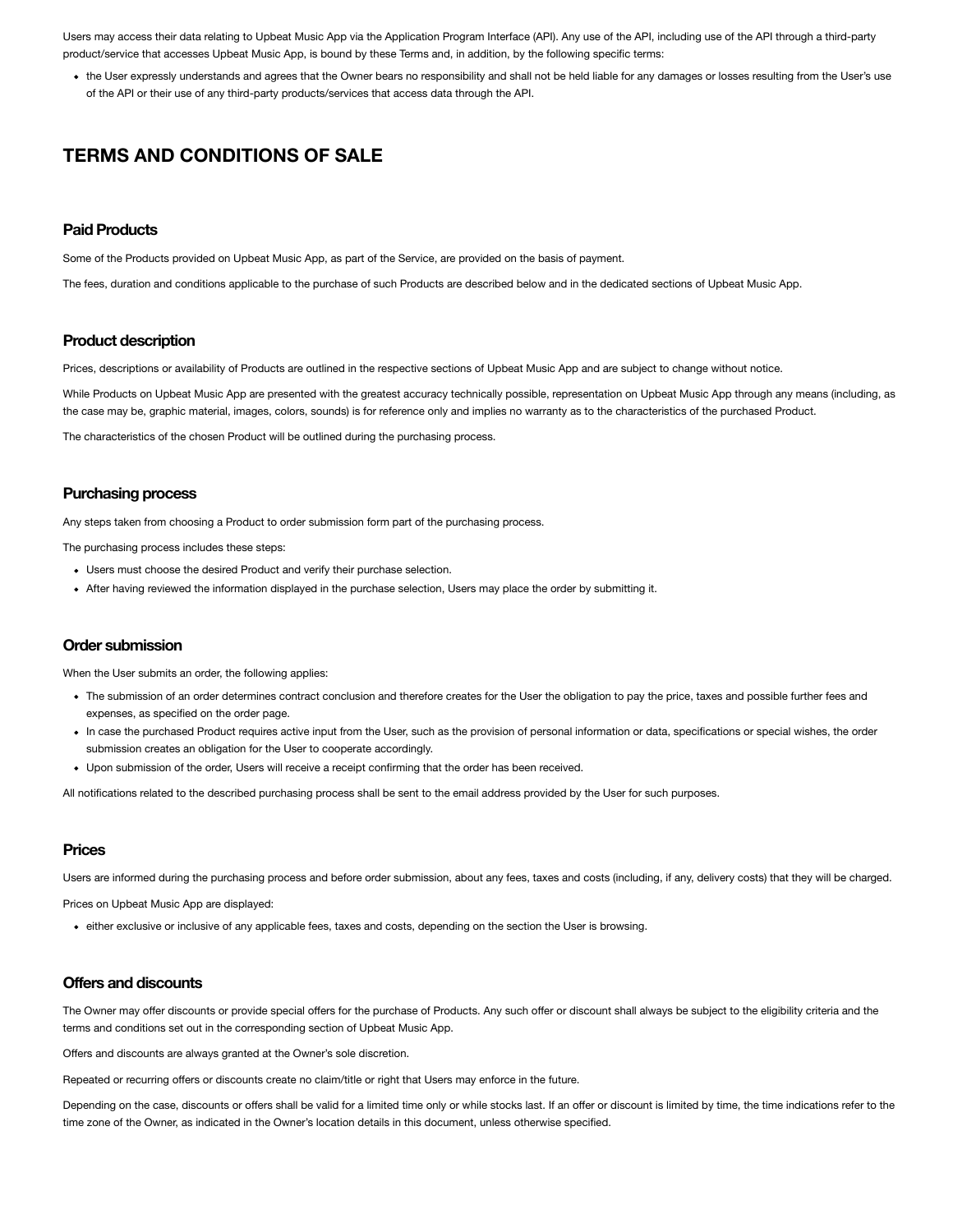## **Coupons**

Offers or discounts can be based on Coupons.

If breach of the conditions applicable to Coupons occurs, the Owner can legitimately refuse to fulfill its contractual obligations and expressly reserves the right to take appropriate legal action to protect its rights and interests.

Notwithstanding the provisions below, any additional or diverging rules applicable to using the Coupon displayed in the corresponding information page or on the Coupon itself shall always prevail.

Unless otherwise stated, these rules apply to the use of Coupons:

- Each Coupon is only valid when used in the manner and within the timeframe specified on the website and/or the Coupon;
- A Coupon may only be applied, in its entirety, at the actual time of purchase partial use is not permitted;
- Unless otherwise stated, single-use Coupons may only be used once per purchase and therefore may only be applied a single time even in cases involving installmentbased purchases;
- A Coupon cannot be applied cumulatively;
- The Coupon must be redeemed exclusively within the time specified in the offer. After this period, the Coupon will automatically expire, precluding any possibility for the User to claim the relevant rights, including cash-out;
- The User is not entitled to any credit/refund/compensation if there is a difference between the value of the Coupon and the redeemed value;
- The Coupon is intended solely for non–commercial use. Any reproduction, counterfeiting and commercial trade of the Coupon is strictly forbidden, along with any illegal activity related to the purchase and/or use of the Coupon.

## **Methods of payment**

Information related to accepted payment methods are made available during the purchasing process.

Some payment methods may only be available subject to additional conditions or fees. In such cases related information can be found in the dedicated section of Upbeat Music App.

All payments are independently processed through third-party services. Therefore, Upbeat Music App does not collect any payment information – such as credit card details – but only receives a notification once the payment has been successfully completed.

If payment through the available methods fail or is refused by the payment service provider, the Owner shall be under no obligation to fulfil the purchase order. Any possible costs or fees resulting from the failed or refused payment shall be borne by the User.

## **Retention of Product ownership**

Until payment of the total purchase price is received by the Owner, any Products ordered shall not become the User's property.

## **Retention of usage rights**

Users do not acquire any rights to use the purchased Product until the total purchase price is received by the Owner.

## **Delivery**

Deliveries are made to the address indicated by the User and in the manner specified in the order summary.

Upon delivery, Users must verify the content of the delivery and report anomalies without undue delay, using the contact details provided in this document or as described in the delivery note. Users may refuse to accept the parcel if visibly damaged.

Goods are delivered to the countries or territories specified in the relevant section of Upbeat Music App.

Delivery times are specified on Upbeat Music App or during the purchasing process.

## **Failed delivery**

The Owner cannot be held responsible for delivery errors due to inaccuracies or incompleteness in the execution of the purchase order by the User, nor for any damages or delays after handover to the carrier if the latter is arranged by the User.

If the goods are not received or collected at the time or within the deadline specified, the goods will be returned to the Owner, who will contact the User to schedule a second delivery attempt or to agree on the future course of action.

Unless otherwise agreed, any delivery attempt starting from the second shall be at the User's expense.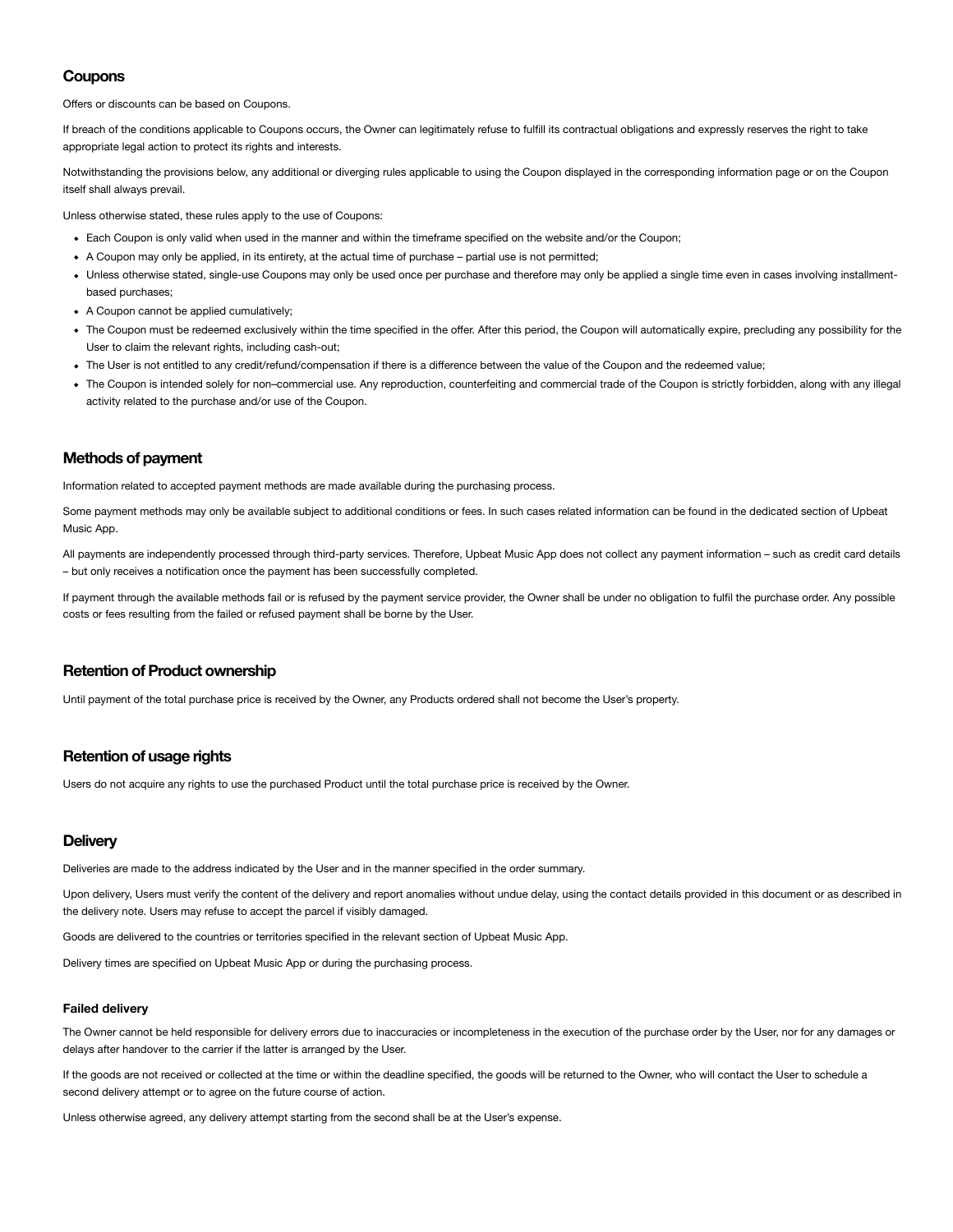#### **Performance of services**

The purchased service shall be performed or made available within the timeframe specified on Upbeat Music App or as communicated before the order submission.

## **Contract duration**

## **Trial period**

Users have the option to test Upbeat Music App or selected Products during a limited and non-renewable trial period, at no cost. Some features or functions of Upbeat Music App may not be available to Users during the trial period.

Further conditions applicable to the trial period, including its duration, will be specified on Upbeat Music App.

The trial period shall end automatically and shall not convert into any paid Product unless the User actively purchases such paid Product.

#### **Subscriptions**

Subscriptions allow Users to receive a Product continuously or regularly over a determined period of time.

Paid subscriptions begin on the day the payment is received by the Owner.

In order to maintain subscriptions, Users must pay the required recurring fee in a timely manner. Failure to do so may cause service interruptions.

## **Fixed-term subscriptions**

Paid fixed-term subscriptions start on the day the payment is received by the Owner and last for the subscription period chosen by the User or otherwise specified during the purchasing process.

Once the subscription period expires, the Product shall no longer be accessible, unless the User renews the subscription by paying the relevant fee.

Fixed-term subscriptions may not be terminated prematurely and shall run out upon expiration of the subscription term.

#### **Automatic renewal**

**Subscriptions are automatically renewed through the payment method that the User chose during purchase, unless the User cancels the subscription within the deadlines for termination specified in the relevant section of these Terms and/or Upbeat Music App.**

**The renewed subscription will last for a period equal to the original term.**

**The User shall receive a reminder of the upcoming renewal with reasonable advance, outlining the procedure to be followed in order to cancel the automatic renewal.**

## **Termination**

**Recurring subscriptions may be terminated at any time by sending a clear and unambiguous termination notice to the Owner using the contact details provided in this document, or — if applicable — by using the corresponding controls inside Upbeat Music App.**

#### **Termination notice**

If the notice of termination is received by the Owner before the subscription renews, the termination shall take effect as soon as the current period is completed.

# **User rights**

## **Right of withdrawal**

Unless exceptions apply, the User may be eligible to withdraw from the contract within the period specified below (generally 14 days), for any reason and without justification. Users can learn more about the withdrawal conditions within this section.

## **Who the right of withdrawal applies to**

Unless any applicable exception is mentioned below, Users who are European Consumers are granted a statutory cancellation right under EU rules, to withdraw from contracts entered into online (distance contracts) within the specified period applicable to their case, for any reason and without justification.

Users that do not fit this qualification, cannot benefit from the rights described in this section.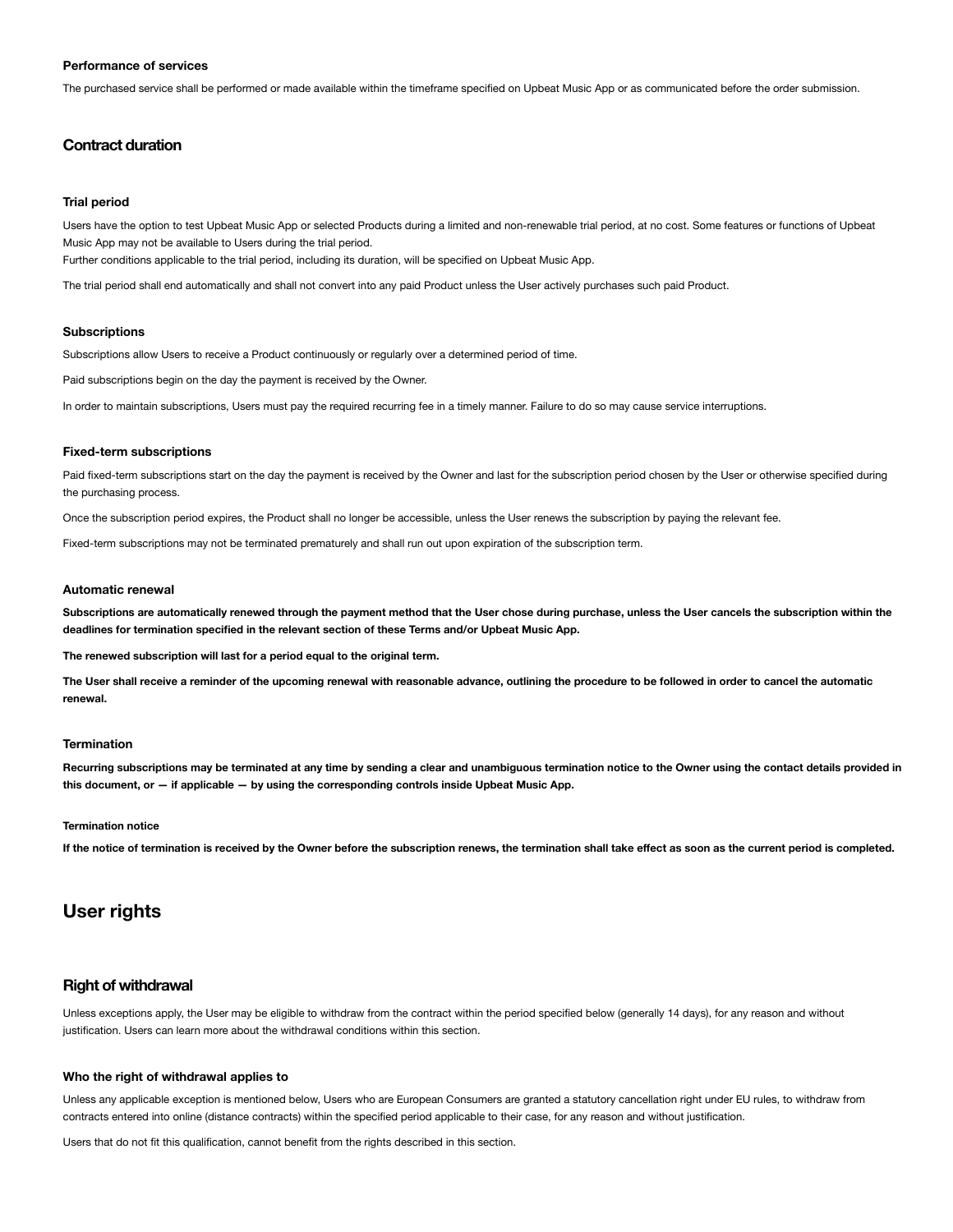#### **Exercising the right of withdrawal**

To exercise their right of withdrawal, Users must send to the Owner an unequivocal statement of their intention to withdraw from the contract.

To this end, Users may use the model withdrawal form available from within the "definitions" section of this document. Users are, however, free to express their intention to withdraw from the contract by making an unequivocal statement in any other suitable way. In order to meet the deadline within which they can exercise such right, Users must send the withdrawal notice before the withdrawal period expires.

When does the withdrawal period expire?

- **Regarding the purchase of a service**, the withdrawal period expires 14 days after the day that the contract is entered into, unless the User has waived the withdrawal right.
- **In case of purchase of a digital content not supplied in a tangible medium**, the withdrawal period expires 14 days after the day that the contract is entered into, unless the User has waived the withdrawal right.

## **Effects of withdrawal**

Users who correctly withdraw from a contract will be reimbursed by the Owner for all payments made to the Owner, including, if any, those covering the costs of delivery.

However, any additional costs resulting from the choice of a particular delivery method other than the least expensive type of standard delivery offered by the Owner, will not be reimbursed.

Such reimbursement shall be made without undue delay and, in any event, no later than 14 days from the day on which the Owner is informed of the User's decision to withdraw from the contract. Unless otherwise agreed with the User, reimbursements will be made using the same means of payment as used to process the initial transaction. In any event, the User shall not incur any costs or fees as a result of such reimbursement.

#### **…on the purchase of services**

Where a User exercises the right of withdrawal after having requested that the service be performed before the withdrawal period expires, the User shall pay to the Owner an amount which is in proportion to the part of service provided.

Such payment shall be calculated based on the fee contractually agreed upon, and be proportional to the part of service provided until the time the User withdraws, compared with the full coverage of the contract.

## **Legal guarantee of conformity for goods**

Under EU law, for a minimum period of 2 years after delivery, traders guarantee the conformity of the goods they sell. This means that traders must ensure that the goods purchased have the promised quality, or the quality that can be reasonably expected, functionality or characteristics for at least two years after they've been delivered to the purchaser.

Where Users qualify as European Consumers, the legal guarantee of conformity for goods applies to the items available on Upbeat Music App in accordance with the laws of the country of their habitual residence.

National laws of such country may grant such Users broader rights.

Consumers who do not qualify as European may benefit from legal guarantee of conformity rights in accordance with the legislation of the country of their habitual residence.

## **Liability and indemnification**

## **Australian Users**

#### **Limitation of liability**

Nothing in these Terms excludes, restricts or modifies any guarantee, condition, warranty, right or remedy which the User may have under the Competition and Consumer Act 2010 (Cth) or any similar State and Territory legislation and which cannot be excluded, restricted or modified (non-excludable right). To the fullest extent permitted by law, our liability to the User, including liability for a breach of a non-excludable right and liability which is not otherwise excluded under these Terms of Use, is limited, at the Owner's sole discretion, to the re-performance of the services or the payment of the cost of having the services supplied again.

## **US Users**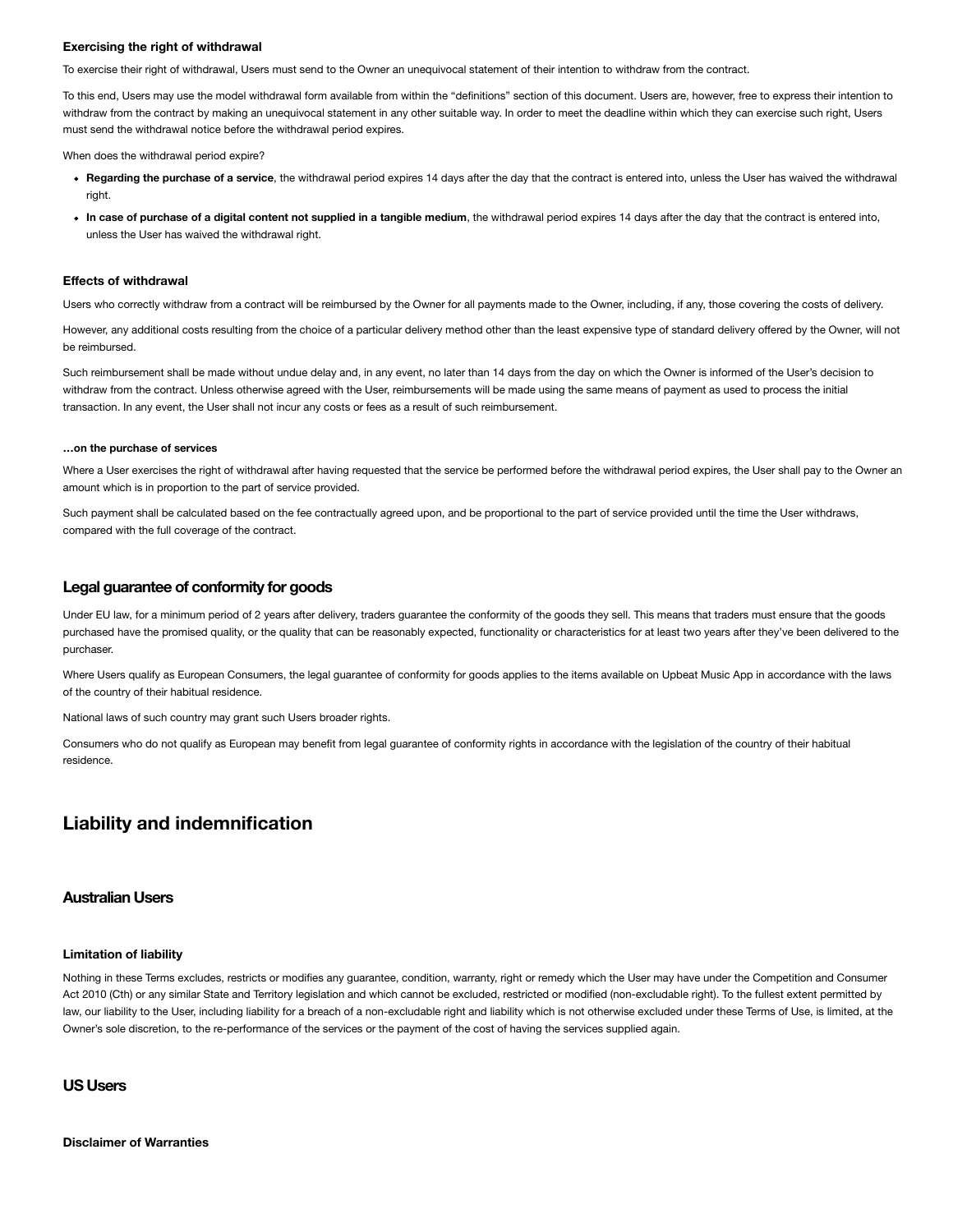**Upbeat Music App is provided strictly on an "as is" and "as available" basis. Use of the Service is at Users' own risk. To the maximum extent permitted by applicable law, the Owner expressly disclaims all conditions, representations, and warranties — whether express, implied, statutory or otherwise, including, but not limited to, any implied warranty of merchantability, fitness for a particular purpose, or non-infringement of third-party rights. No advice or information, whether oral or written, obtained by user from owner or through the Service will create any warranty not expressly stated herein.**

**Without limiting the foregoing, the Owner, its subsidiaries, affiliates, licensors, officers, directors, agents, co-branders, partners, suppliers and employees do not warrant that the content is accurate, reliable or correct; that the Service will meet Users' requirements; that the Service will be available at any particular time or location, uninterrupted or secure; that any defects or errors will be corrected; or that the Service is free of viruses or other harmful components. Any content downloaded or otherwise obtained through the use of the Service is downloaded at users own risk and users shall be solely responsible for any damage to Users' computer system or mobile device or loss of data that results from such download or Users' use of the Service.**

**The Owner does not warrant, endorse, guarantee, or assume responsibility for any product or service advertised or offered by a third party through the Service or any hyperlinked website or service, and the Owner shall not be a party to or in any way monitor any transaction between Users and third-party providers of products or services.**

**The Service may become inaccessible or it may not function properly with Users' web browser, mobile device, and/or operating system. The owner cannot be held liable for any perceived or actual damages arising from Service content, operation, or use of this Service.**

**Federal law, some states, and other jurisdictions, do not allow the exclusion and limitations of certain implied warranties. The above exclusions may not apply to Users. This Agreement gives Users specific legal rights, and Users may also have other rights which vary from state to state. The disclaimers and exclusions under this agreement shall not apply to the extent prohibited by applicable law.**

### **Limitations of liability**

**To the maximum extent permitted by applicable law, in no event shall the Owner, and its subsidiaries, affiliates, officers, directors, agents, co-branders, partners, suppliers and employees be liable for**

- **any indirect, punitive, incidental, special, consequential or exemplary damages, including without limitation damages for loss of profits, goodwill, use, data or other intangible losses, arising out of or relating to the use of, or inability to use, the Service; and**
- **any damage, loss or injury resulting from hacking, tampering or other unauthorized access or use of the Service or User account or the information contained therein;**
- **any errors, mistakes, or inaccuracies of content;**
- **personal injury or property damage, of any nature whatsoever, resulting from User access to or use of the Service;**
- **any unauthorized access to or use of the Owner's secure servers and/or any and all personal information stored therein;**
- **any interruption or cessation of transmission to or from the Service;**
- **any bugs, viruses, trojan horses, or the like that may be transmitted to or through the Service;**
- **any errors or omissions in any content or for any loss or damage incurred as a result of the use of any content posted, emailed, transmitted, or otherwise made available through the Service; and/or**
- **the defamatory, offensive, or illegal conduct of any User or third party. In no event shall the Owner, and its subsidiaries, affiliates, officers, directors, agents, co-branders, partners, suppliers and employees be liable for any claims, proceedings, liabilities, obligations, damages, losses or costs in an amount exceeding the amount paid by User to the Owner hereunder in the preceding 12 months, or the period of duration of this agreement between the Owner and User, whichever is shorter.**

**This limitation of liability section shall apply to the fullest extent permitted by law in the applicable jurisdiction whether the alleged liability is based on contract, tort, negligence, strict liability, or any other basis, even if company has been advised of the possibility of such damage.**

**Some jurisdictions do not allow the exclusion or limitation of incidental or consequential damages, therefore the above limitations or exclusions may not apply to User. The terms give User specific legal rights, and User may also have other rights which vary from jurisdiction to jurisdiction. The disclaimers, exclusions, and limitations of liability under the terms shall not apply to the extent prohibited by applicable law.**

## **Indemnification**

**The User agrees to defend, indemnify and hold the Owner and its subsidiaries, affiliates, officers, directors, agents, co-branders, partners, suppliers and employees harmless from and against any and all claims or demands, damages, obligations, losses, liabilities, costs or debt, and expenses, including, but not limited to, legal fees and expenses, arising from**

- **User's use of and access to the Service, including any data or content transmitted or received by User;**
- **User's violation of these terms, including, but not limited to, User's breach of any of the representations and warranties set forth in these terms;**
- **User's violation of any third-party rights, including, but not limited to, any right of privacy or intellectual property rights;**
- **User's violation of any statutory law, rule, or regulation;**
- **any content that is submitted from User's account, including third party access with User's unique username, password or other security measure, if applicable, including, but not limited to, misleading, false, or inaccurate information;**
- **User's wilful misconduct; or**
- **statutory provision by User or its affiliates, officers, directors, agents, co-branders, partners, suppliers and employees to the extent allowed by applicable law.**

## **Common provisions**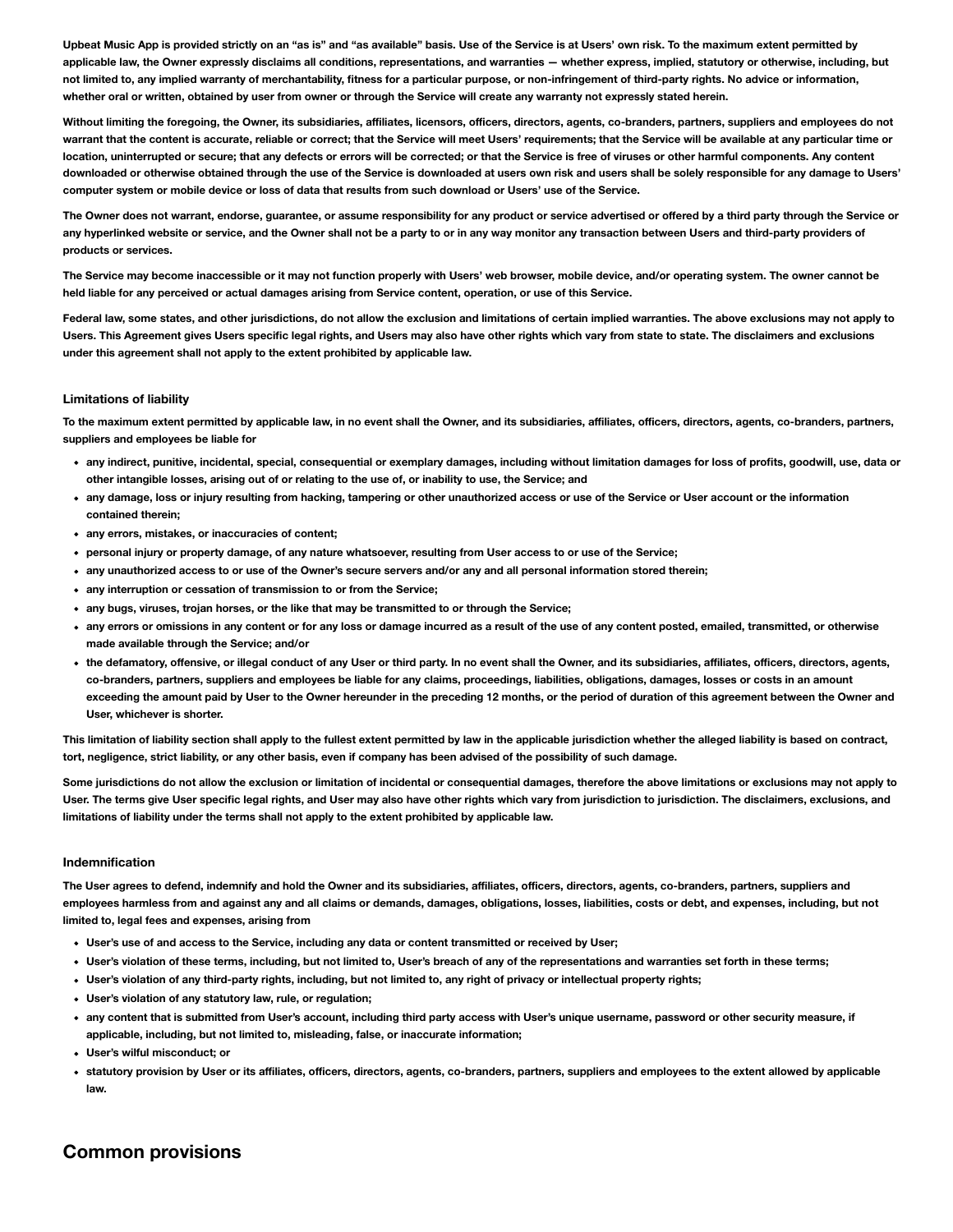## **No Waiver**

The Owner's failure to assert any right or provision under these Terms shall not constitute a waiver of any such right or provision. No waiver shall be considered a further or continuing waiver of such term or any other term.

## **Service interruption**

To ensure the best possible service level, the Owner reserves the right to interrupt the Service for maintenance, system updates or any other changes, informing the Users appropriately.

Within the limits of law, the Owner may also decide to suspend or terminate the Service altogether. If the Service is terminated, the Owner will cooperate with Users to enable them to withdraw Personal Data or information in accordance with applicable law.

Additionally, the Service might not be available due to reasons outside the Owner's reasonable control, such as "force majeure" (eg. labor actions, infrastructural breakdowns or blackouts etc).

## **Service reselling**

Users may not reproduce, duplicate, copy, sell, resell or exploit any portion of Upbeat Music App and of its Service without the Owner's express prior written permission, granted either directly or through a legitimate reselling programme.

## **Privacy policy**

To learn more about the use of their Personal Data, Users may refer to the privacy policy of Upbeat Music App.

## **Intellectual property rights**

Without prejudice to any more specific provision of these Terms, any intellectual property rights, such as copyrights, trademark rights, patent rights and design rights related to Upbeat Music App are the exclusive property of the Owner or its licensors and are subject to the protection granted by applicable laws or international treaties relating to intellectual property.

All trademarks — nominal or figurative — and all other marks, trade names, service marks, word marks, illustrations, images, or logos appearing in connection with Upbeat Music App are, and remain, the exclusive property of the Owner or its licensors and are subject to the protection granted by applicable laws or international treaties related to intellectual property.

## **Changes to these Terms**

The Owner reserves the right to amend or otherwise modify these Terms at any time. In such cases, the Owner will appropriately inform the User of these changes.

Such changes will only affect the relationship with the User for the future.

The continued use of the Service will signify the User's acceptance of the revised Terms. If Users do not wish to be bound by the changes, they must stop using the Service. Failure to accept the revised Terms, may entitle either party to terminate the Agreement.

The applicable previous version will govern the relationship prior to the User's acceptance. The User can obtain any previous version from the Owner.

If required by applicable law, the Owner will specify the date by which the modified Terms will enter into force.

## **Assignment of contract**

The Owner reserves the right to transfer, assign, dispose of by novation, or subcontract any or all rights or obligations under these Terms, taking the User's legitimate interests into account. Provisions regarding changes of these Terms will apply accordingly.

Users may not assign or transfer their rights or obligations under these Terms in any way, without the written permission of the Owner.

## **Contacts**

All communications relating to the use of Upbeat Music App must be sent using the contact information stated in this document.

## **Severability**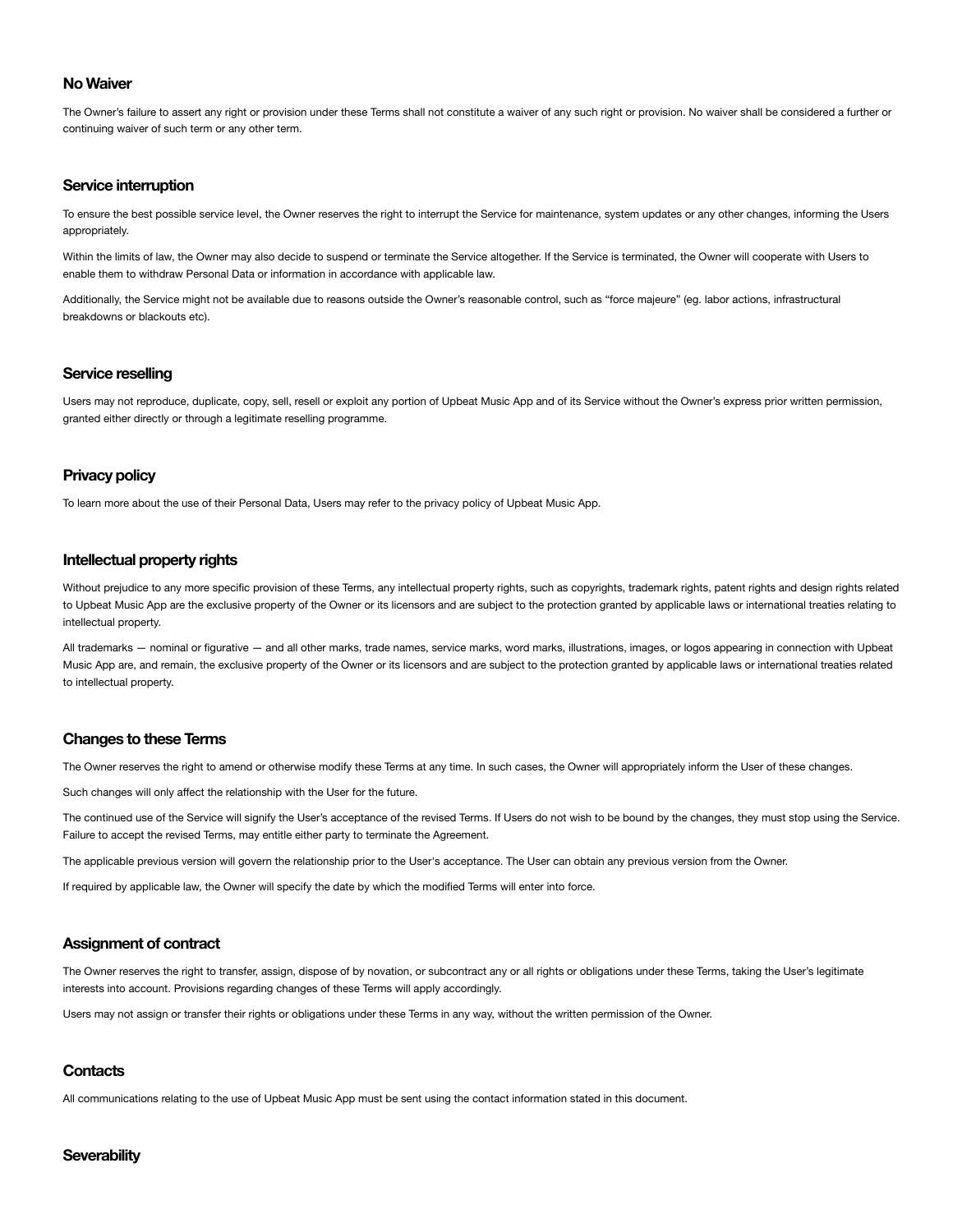Should any provision of these Terms be deemed or become invalid or unenforceable under applicable law, the invalidity or unenforceability of such provision shall not affect the validity of the remaining provisions, which shall remain in full force and effect.

#### **US Users**

Any such invalid or unenforceable provision will be interpreted, construed and reformed to the extent reasonably required to render it valid, enforceable and consistent with its original intent. These Terms constitute the entire Agreement between Users and the Owner with respect to the subject matter hereof, and supersede all other communications, including but not limited to all prior agreements, between the parties with respect to such subject matter. These Terms will be enforced to the fullest extent permitted by law.

#### **EU Users**

Should any provision of these Terms be or be deemed void, invalid or unenforceable, the parties shall do their best to find, in an amicable way, an agreement on valid and enforceable provisions thereby substituting the void, invalid or unenforceable parts.

In case of failure to do so, the void, invalid or unenforceable provisions shall be replaced by the applicable statutory provisions, if so permitted or stated under the applicable law.

Without prejudice to the above, the nullity, invalidity or the impossibility to enforce a particular provision of these Terms shall not nullify the entire Agreement, unless the severed provisions are essential to the Agreement, or of such importance that the parties would not have entered into the contract if they had known that the provision would not be valid, or in cases where the remaining provisions would translate into an unacceptable hardship on any of the parties.

## **Governing law**

These Terms are governed by the law of the place where the Owner is based, as disclosed in the relevant section of this document, without regard to conflict of laws principles.

## **Exception for European Consumers**

However, regardless of the above, if the User qualifies as a European Consumer and has their habitual residence in a country where the law provides for a higher consumer protection standard, such higher standards shall prevail.

## **Venue of jurisdiction**

The exclusive competence to decide on any controversy resulting from or connected to these Terms lies with the courts of the place where the Owner is based, as displayed in the relevant section of this document.

## **Exception for European Consumers**

The above does not apply to any Users that qualify as European Consumers, nor to Consumers based in Switzerland, Norway or Iceland.

# **Dispute resolution**

## **Amicable dispute resolution**

Users may bring any disputes to the Owner who will try to resolve them amicably.

While Users' right to take legal action shall always remain unaffected, in the event of any controversy regarding the use of Upbeat Music App or the Service, Users are kindly asked to contact the Owner at the contact details provided in this document.

The User may submit the complaint including a brief description and if applicable, the details of the related order, purchase, or account, to the Owner's email address specified in this document.

The Owner will process the complaint without undue delay and within 21 days of receiving it.

## **Online dispute resolution for Consumers**

The European Commission has established an online platform for alternative dispute resolutions that facilitates an out-of-court method for solving any dispute related to and stemming from online sale and service contracts.

[As a result, any European Consumer can use such platform for resolving any dispute stemming from contracts which have been entered into online. The platform is available](http://ec.europa.eu/consumers/odr/) at the following link (http://ec.europa.eu/consumers/odr/).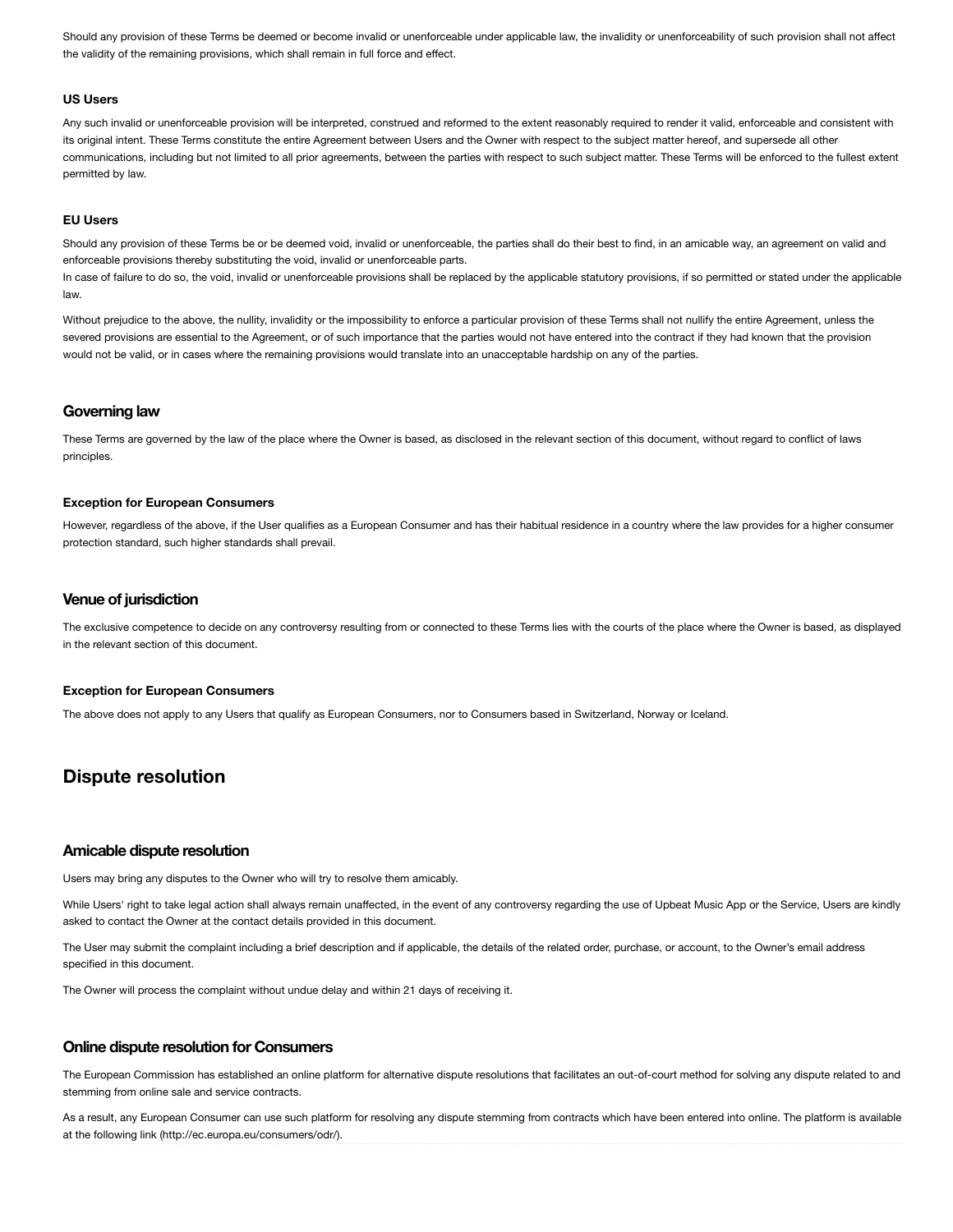#### **Definitions and legal references**

#### **Upbeat Music App (or this Application)**

The property that enables the provision of the Service.

## **Agreement**

Any legally binding or contractual relationship between the Owner and the User, governed by these Terms.

#### **Business User**

Any User that does not qualify as a Consumer.

## **Coupon**

Any code or voucher, in print or electronic form, which allows the User to purchase the Product at a discounted price.

## **European (or Europe)**

Applies where a User is physically present or has their registered offices within the EU, regardless of nationality.

#### **Example withdrawal form**

*Addressed to:*

*Upbeat Music, LLC 3260 Bunting Run Cumming, GA 30041 hello@upbeatmusicapp.com*

*I/We hereby give notice that I/we withdraw from my/our contract of sale of the following goods/for the provision of the following service:*

*\_\_\_\_\_\_\_\_\_\_\_\_\_\_\_\_\_\_\_\_\_\_\_\_\_\_\_\_\_\_\_\_\_\_\_\_\_\_\_\_\_\_\_\_\_ (insert a description of the goods/services that are subject to the respective withdrawal)*

- *Ordered on: \_\_\_\_\_\_\_\_\_\_\_\_\_\_\_\_\_\_\_\_\_\_\_\_\_\_\_\_\_\_\_\_\_\_\_\_\_\_\_\_\_\_\_\_\_ (insert the date)*
- *Received on: \_\_\_\_\_\_\_\_\_\_\_\_\_\_\_\_\_\_\_\_\_\_\_\_\_\_\_\_\_\_\_\_\_\_\_\_\_\_\_\_\_\_\_\_\_ (insert the date)*
- Name of consumer(s):
- *Address of consumer(s):\_\_\_\_\_\_\_\_\_\_\_\_\_\_\_\_\_\_\_\_\_\_\_\_\_\_\_\_\_\_\_\_\_\_\_\_\_\_\_\_\_\_\_\_\_*
- $\bullet$  *Date:*

*(sign if this form is notified on paper)*

## **Owner (or We)**

Indicates the natural person(s) or legal entity that provides Upbeat Music App and/or the Service to Users.

## **Product**

A good or service available for purchase through Upbeat Music App, such as e.g. physical goods, digital files, software, booking services etc.

The sale of Products may be part of the Service.

#### **Service**

The service provided by Upbeat Music App as described in these Terms and on Upbeat Music App.

#### **Terms**

All provisions applicable to the use of Upbeat Music App and/or the Service as described in this document, including any other related documents or agreements, and as updated from time to time.

### **User (or You)**

Indicates any natural person or legal entity using Upbeat Music App.

## **Consumer**

Any User qualifying as a natural person who accesses goods or services for personal use, or more generally, acts for purposes outside their trade, business, craft or profession.